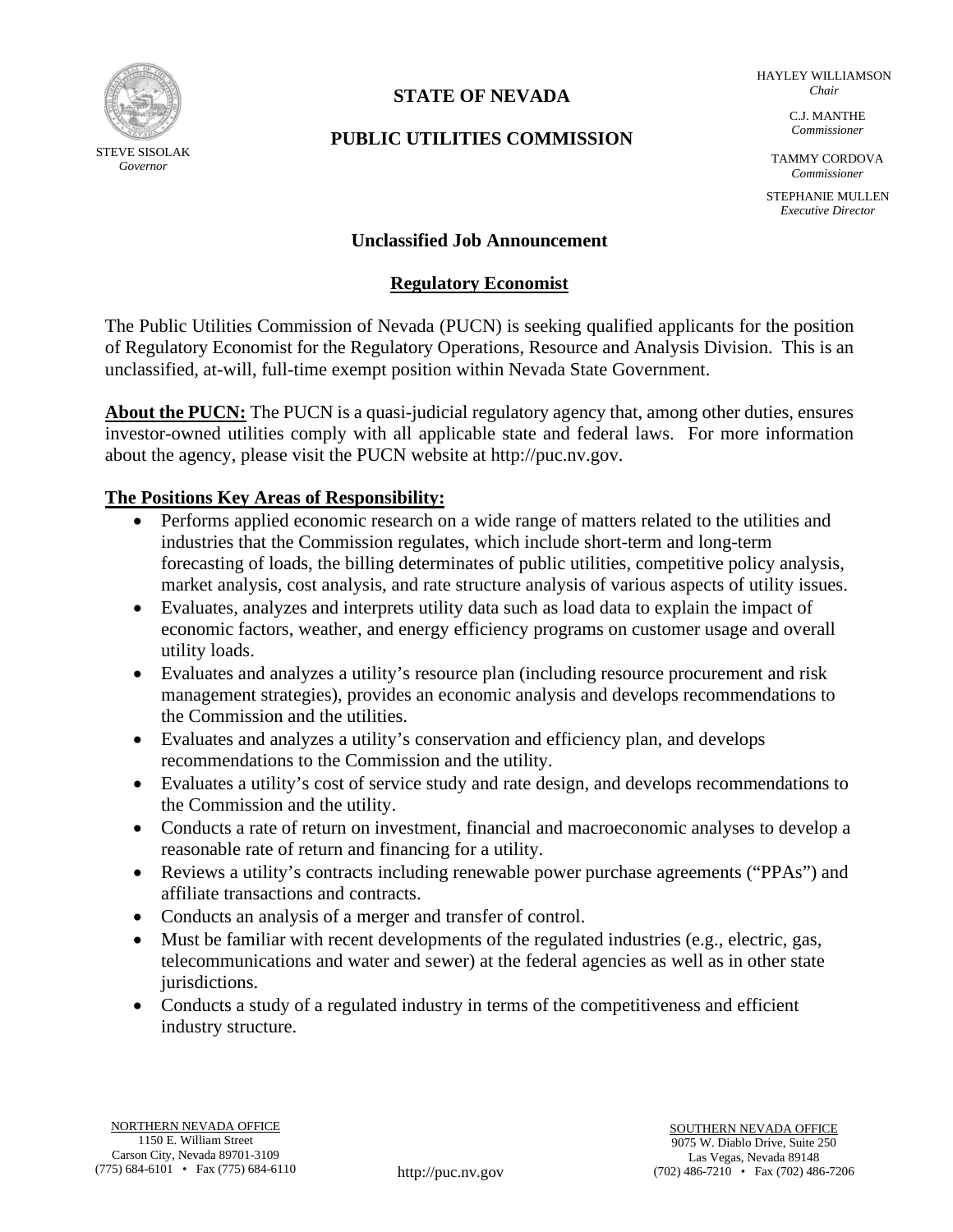- Interacts with other economists, engineers, policy analysts, and legal staff in the development and implementation of regulatory policy.
- Provides written testimony and orally defends testimony for proceedings brought before the Commission; and serves as an expert witness.
- Analyzes issues and evaluates other parties' written and oral testimony for accuracy, logic and consistency with existing Commission policy, state statutes and regulations, and writes testimony based upon analysis.
- Prepares and presents testimony to legislative committees.
- Makes presentations to various state, local and federal agencies.
- May be expected to perform additional job-related duties and to have or develop additional specific job-related knowledge and skills.

## **Skills Required:**

Must be highly professional, well-organized, self-motivated, and possess leadership skills. Must be able to work independently with minimal supervision as well as in a team environment in collaboration with other analysts, auditors, economists, engineers, and legal staff; compile and summarize information and prepare correspondence, periodic or special reports related to assignments; and contribute effectively to the accomplishment of the team or agency goals, objectives, and activities. Must possess skill in effective written and verbal communication; must be able to collaboratively or as a team complete writing assignments; required skills also include planning, prioritizing and executing timelines without the need for supervision.

Must be available for travel (typically up to 5% of the time).

## **Minimum Qualifications:**

Master's degree from an accredited college or university with major course work in economics, econometrics, finance or a closely related field and professional level experience in energy or telecommunications regulation; OR a doctorate degree from an accredited college or university with major course work in economics, econometrics, finance, or a closely related field; OR an equivalent combination of education and experience.

**Approx. Annual Salary Up To \$98,689** (Salary reflects retirement (PERS) contributions by both the employee and the employer. An employer paid contribution plan is also available with a reduced gross salary.)

**Benefits:** The State benefits package includes enrollment into the Public Retirement System (www.nvpers.org), a choice of health insurance plans (www.pebp.state.nv.us), eleven paid holidays, and paid annual leave and sick leave, after appropriate waiting periods. Other optional benefits are also available, including a deferred compensation program.

**Position Location:** The position will be located in Carson City or Las Vegas.

**Applications Will Be Accepted Until:** Recruitment needs are satisfied.